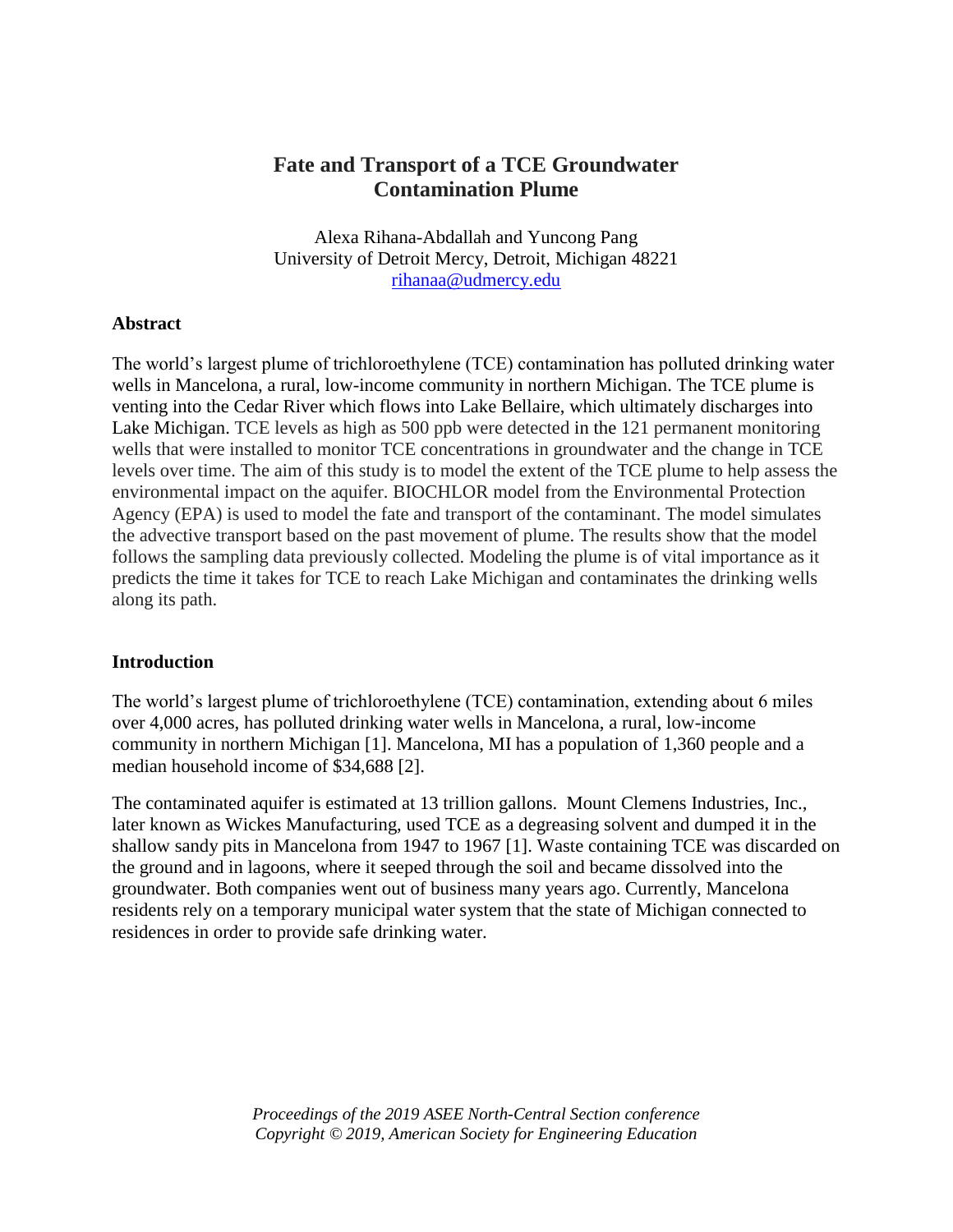

**Figure 1**. Mapping of the TCE plume with groundwater flow direction [1].

The TCE plume is venting into the Cedar River which flows into Lake Bellaire, which ultimately discharges into Lake Michigan. There are 121 permanent monitoring wells that have been installed by the Michigan Department of Environmental Quality (MDEQ) to determine groundwater flow direction and rate, where TCE occurs in groundwater, and how TCE levels in groundwater change over time. Each year, during the spring and fall, the DEQ collects groundwater samples from select monitoring wells and sends them for laboratory analysis. Monitoring well sampling of the groundwater is critical to providing early warning of TCE movement in groundwater. TCE has been detected in groundwater in some locations as deep as 500 feet below the ground. The exact depth of TCE in groundwater at any given location depends on the local ground topography. The maximum contaminant level of TCE in drinking water is 5 parts per billion (ppb), and TCE concentrations in groundwater below 200 ppb can safely flow into or vent to surface water, such as rivers, lakes or wetlands. However, TCE levels as high as 500 ppb were detected [1].

TCE is a known human cancer-causing agent [3]. People who breathe moderate levels of TCE may have headaches or dizziness [4]. However, long term exposure can adversely affect liver, kidney, immune system and/or central nervous system functions [5]. Effects of TCE can result from low-level exposure over long periods of time (many years) or over short time frames at high concentrations [6]. Long term inhalation of TCE is a human health concern [7]. Moreover, TCE is a volatile organic compound, meaning that it readily changes from a liquid to a vapor. This property causes TCE to move from surface water bodies, like the Cedar River, to the air. This same property works underground; TCE dissolved in groundwater can become a vapor and move into the air space in the soil above the water table. TCE vapors may get into homes through openings in basements such as cracks, or other openings around pipes and sumps. This is a concern because residents may breathe in these harmful vapors without knowing. Depending on the amount and type of chemicals, even a short time of breathing them can cause long-term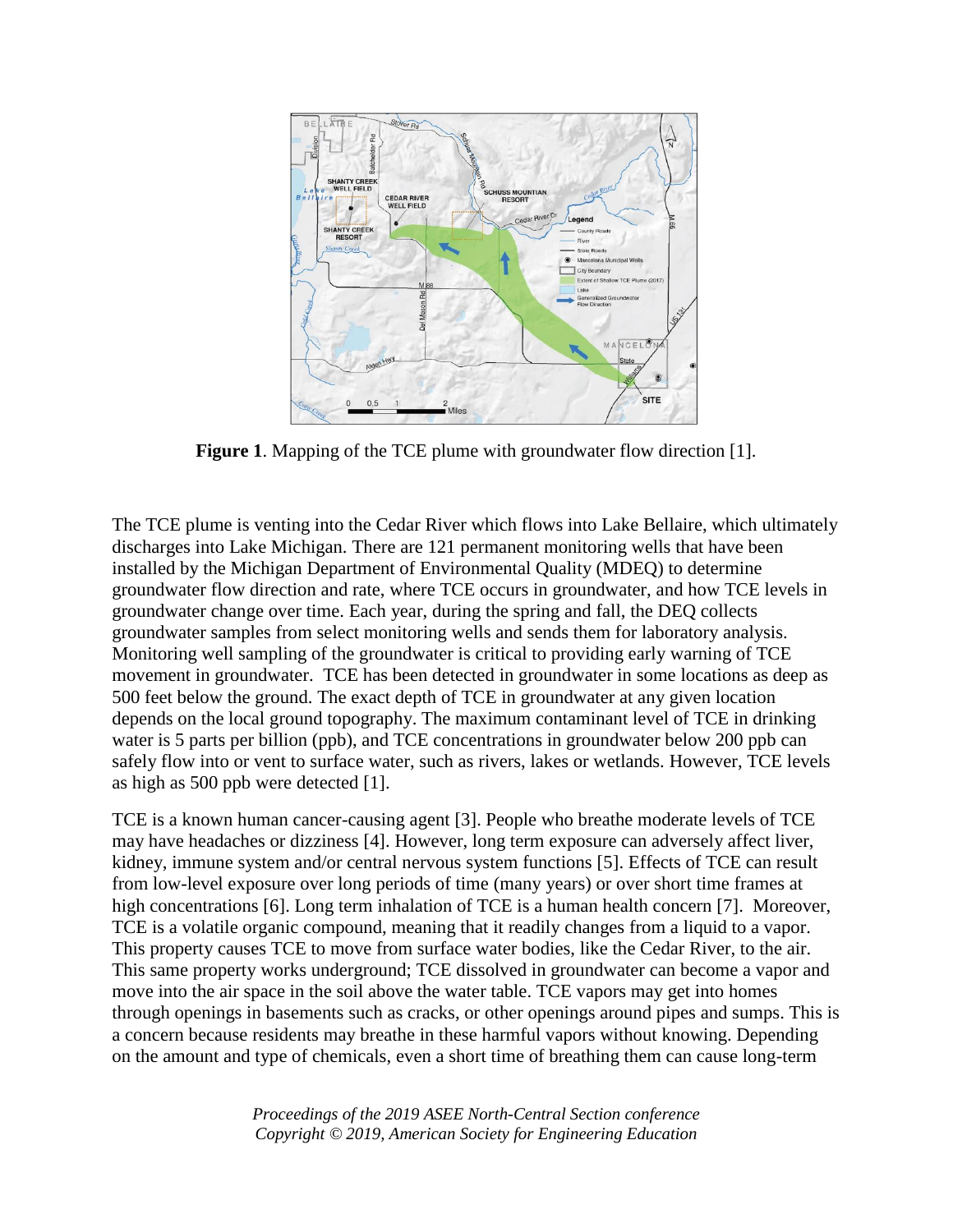and serious health problems [8]. When TCE dissolved concentrations in groundwater reach levels above 2,200 parts per billion (ppb), it may adversely affect indoor air quality when groundwater is more than 10 feet below the building [9].

#### **Methods**

A transport model was used to analyze the natural attenuation of TCE. A spatio-temporal analysis of water data was performed, and interpolation and visualization of the distribution of pollutant concentration over space and time was done. BIOCHLOR from EPA was used to model the fate and transport of the contaminant [10]. As the modeling tool picked,

BIOCHLOR Natural Attenuation Decision Support System is a screening model that simulates natural attenuation of dissolved solvents in groundwater. The software is based on a sequential, first-order, coupled reactive transport model. The transport problem is analytically solved using the modified Domenico model with first order biotransformation and source decay. The original Domenico model simulates the release of organic chemicals to moving ground water by assuming one-dimensional advective transport, three-dimensional dispersion, linear adsorption, and first-order decay [10]. In BIOCHLOR, the modified Domenico solution that was used provides a simulation of advective transport with no decay, which is appropriate for predicting the movement of conservative (non-degrading) solutes. The only attenuation mechanisms are dispersion in the longitudinal, transverse, and vertical directions, as well as adsorption of contaminants to the soil matrix if applicable [10].

$$
C(x,y,z,t) = \frac{C_o}{8} f_x f_y f_z
$$
  
\n
$$
f_x = \exp\left(\frac{x[1 - (1 + 4\lambda\alpha_x/v_s)^{0.5}]}{2\alpha_x}\right) * erf_c\left(\frac{x - vt(1 + 4\lambda\alpha_x/v_s)^{0.5}}{2(\alpha_x vt)^{0.5}}\right) + \exp\left(\frac{x[1 + (1 + 4\lambda\alpha_x/v_s)^{0.5}]}{2\alpha_x}\right) * erf_c\left(\frac{x + vt(1 + 4\lambda\alpha_x/v_s)^{0.5}}{2(\alpha_x vt)^{0.5}}\right)
$$
  
\n
$$
f_y = erf_c\left(\frac{(y + Y/2)}{2(\alpha_y x)^{0.5}}\right) - erf_c\left(\frac{(y - Y/2)}{2(\alpha_y x)^{0.5}}\right) \qquad f_z = erf_c\left(\frac{z + Z}{2(\alpha_z x)^{0.5}}\right) - erf_c\left(\frac{(z - Z)}{2(\alpha_z x)^{0.5}}\right)
$$

**Figure 2.** Domenico Single Species Analytical Model [10].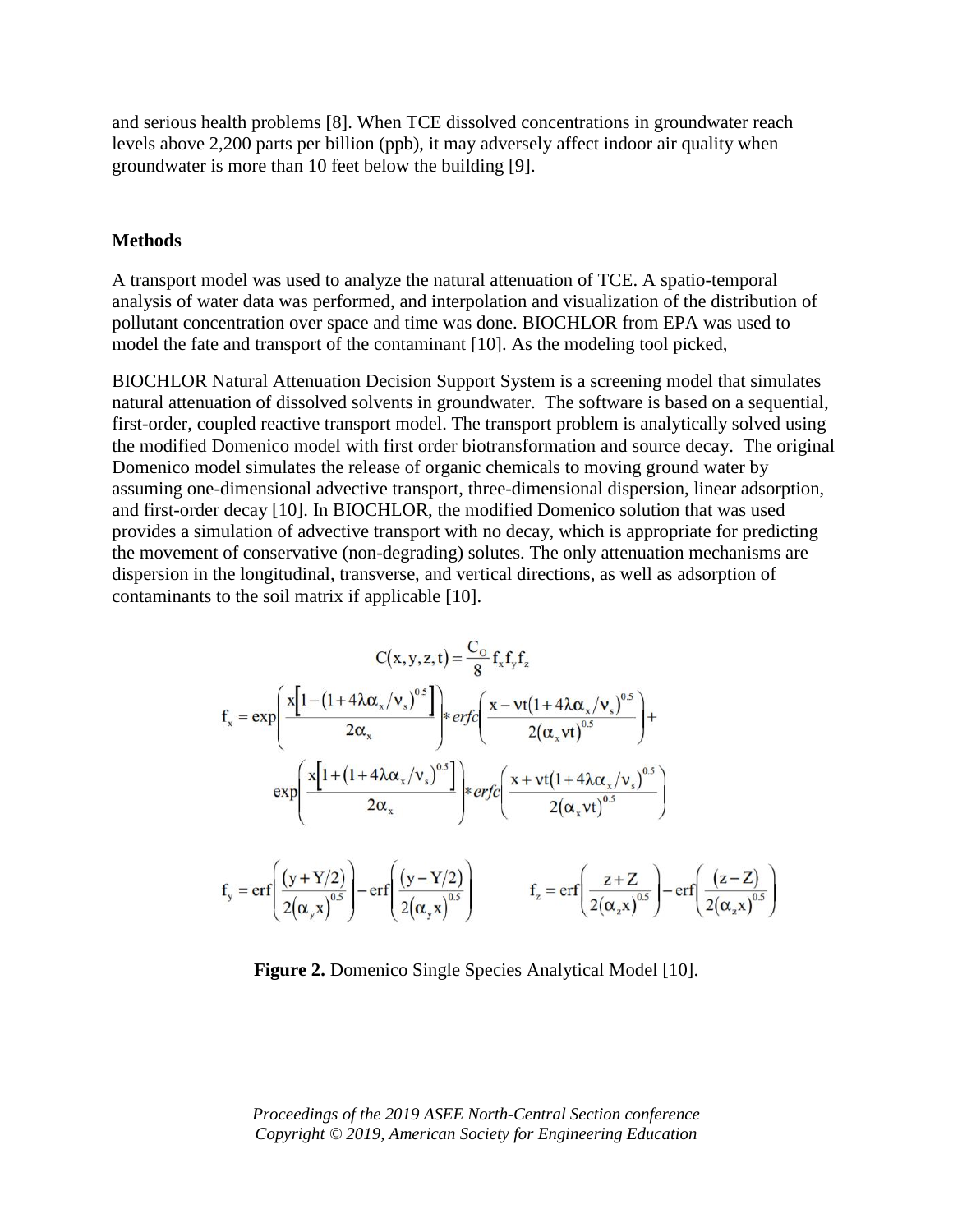$C(x, y, z, t)$ , concentration at distance x downstream of source and distance y off centerline of plume at time t (mg/L).

Co, concentration in Source Area at  $t=0$  (mg/L).

- x, distance downgradient of source (ft).
- y, distance from plume centerline of source (ft).

z, distance from top of saturated zone to measurement point (assumed to be 0; concentration is always given at top of saturated zone).

- $\alpha_x$ , longitudinal ground-water dispersivity (ft).
- $\alpha$ <sub>y</sub>, transverse ground-water dispersivity (ft).
- $\alpha$ <sub>z</sub>, vertical ground-water dispersivity (ft).
- θe, Effective Soil Porosity.
- λ, First-Order Degradation Rate Coefficient (day-1).
- $v_s$ , Seepage Velocity (ft/yr)=Ki/( $\theta_e$ ).
- v, Chemical Velocity (ft/yr)=  $v_s/R$ .
- K, Hydraulic Conductivity (ft/yr).
- R, constituent retardation factor.
- i, Hydraulic Gradient (cm/cm).
- Y, Source Width (ft).
- Z, Source Depth (ft).

BIOCHLOR uses the Domenico solution with Martin-Hayden and Robbins improvements and assumes that degradation reactions occur only in the aqueous phase [10]. BIOCHLOR evaluates centerline concentrations at  $y=0$ ,  $z=0$  and the 2-D array at  $z=0$ . The initial conditions of the Domenico model are i)  $C(x, y, z, 0) = 0$  (Initial concentration = 0 for x, y, z, > 0), ii)  $C(0, Y, Z, 0)$  $= C_0$  (Source concentration for each vertical plane source  $= C_0$  at time 0) [10].

The key assumptions in the model are that the aquifer and flow field are homogeneous and isotropic; the ground-water velocity is fast enough for the molecular diffusion in the dispersion terms to be ignored; and adsorption is reversible and represented by a linear isotherm [10].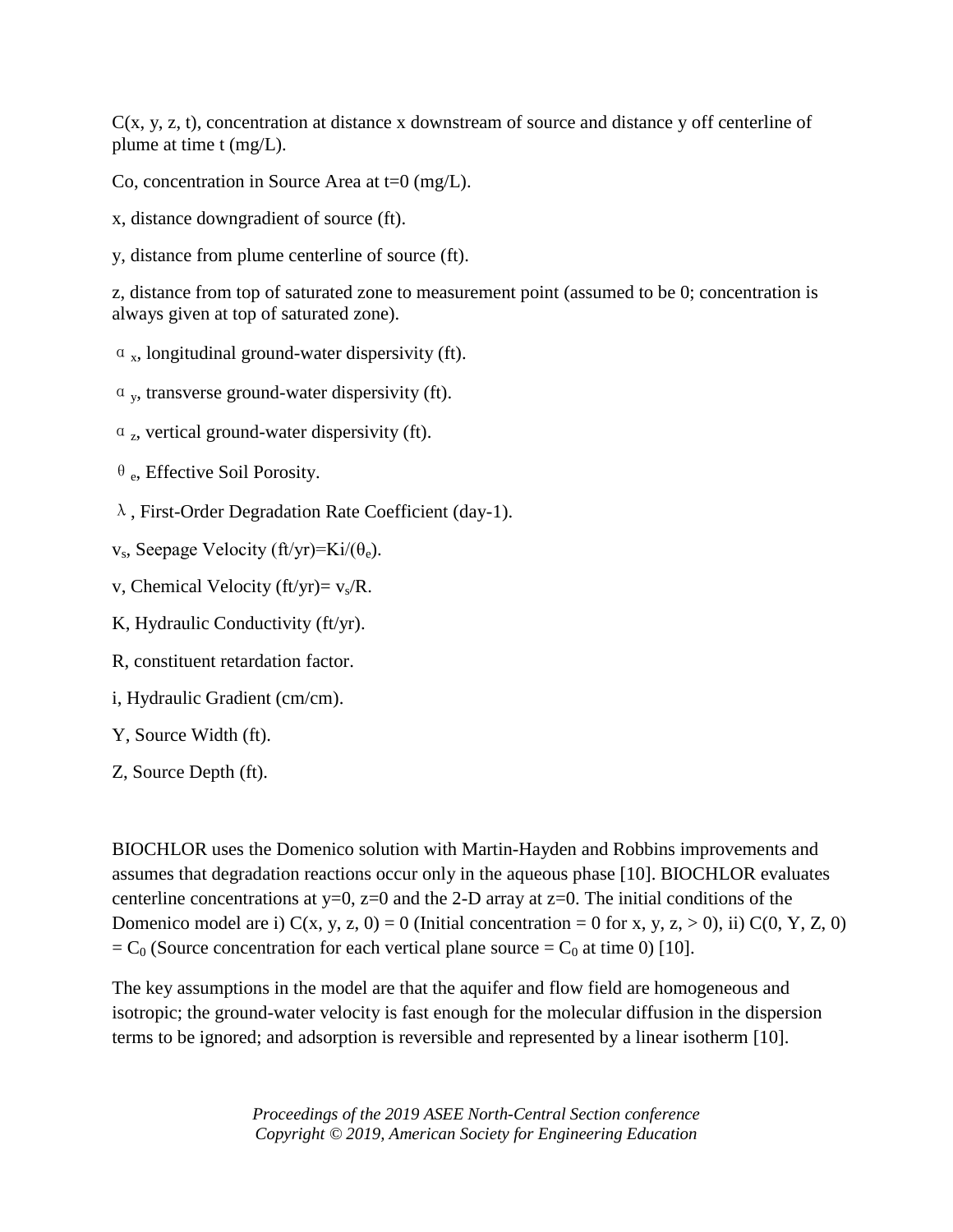The model should not be applied when pumping systems are present, or when vertical flow gradients affect contaminant transport, or in the situation where hydrogeological conditions change dramatically over the simulation domain [10].

### **Results and Discussion**

A total of eleven monitoring wells along the TCE plume centerline were picked for data collection. These wells form a path stretching from the source of the contamination to the head of the plume which is venting northwest. Figure 3 shows the plume extent with the monitoring wells that were used for modeling purposes.



**Figure 3**. TCE plume of 2004 to 2005 with 11 monitoring wells picked along centerline [11].

Figure 4 displays the concentrations of TCE for the 11 wells with respect to their distance from the point source of the contamination for data collected in 2004-2005.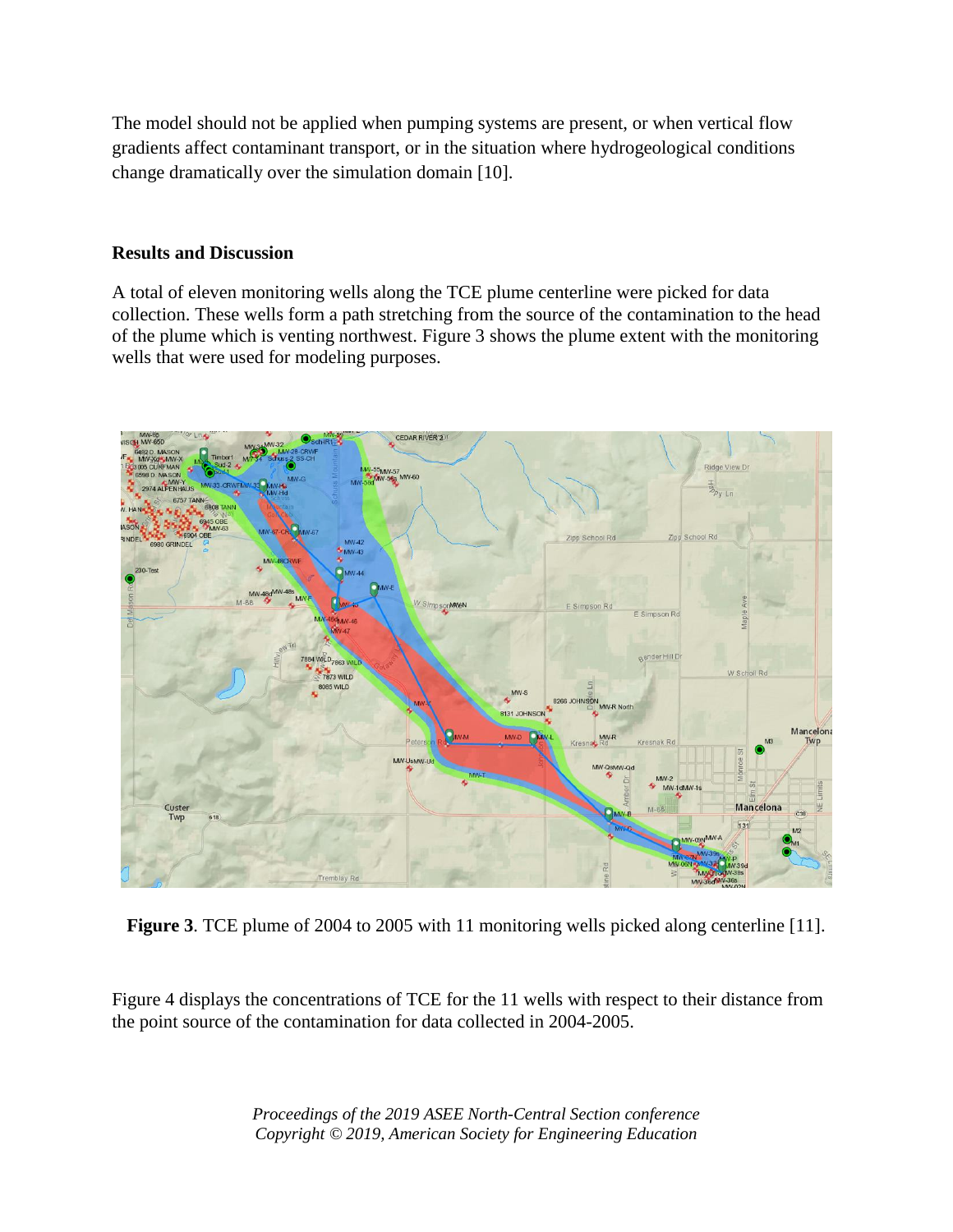

**Figure 4**. TCE concentration vs. Distance from 2004 to 2005.



**Figure 5**. Modeling results for a 50-year time simulation based on 2004-2005 data.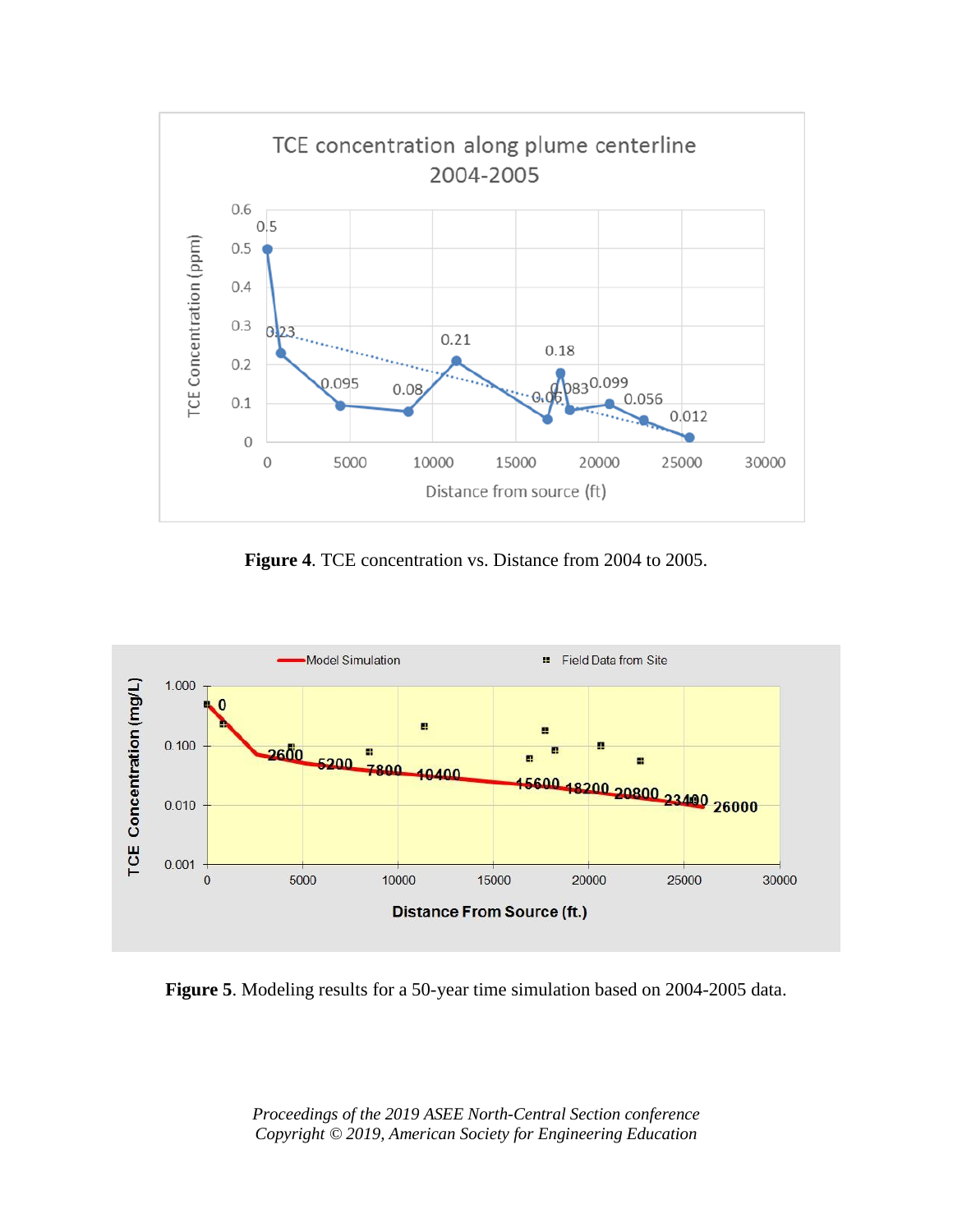TCE movement with the groundwater varied with depth. In the shallow zone, TCE advection rate was estimated between 300 and 400 feet per year, whereas in the intermediate zone, the rate was much slower (100 feet per year). A comparison of TCE concentrations among the monitoring wells in the deep zone showed no spreading or movement. The 11 monitoring wells in this study were in the shallow zone. Using the EPA BIOCHLOR modeling tool, figure 5 displays the result of a 50-year time simulation based on the TCE concentrations from 2004 to 2005. Although, the model does not follow the concertation trend very closely, it predicts that the TCE concentration of the original source would decrease to about 30 ppb as the plume travels 18,000 feet after 50 years. This concentration, although lower than the original one, is still above the 5 ppb maximum allowable contaminant level of TCE in drinking water.



**Figure 6**. West Lobe TCE plume of 2016 with 4 monitoring wells picked along centerline [11].

With the direction of the plume pointing west, concerns emerged with the west lobe of the plume which is the leading plume mass venting eventually to Lake Michigan. Recent data from 2016 monitoring wells became available and were used for further studies of the plume movement. Four wells in the center line of the west lobe were picked for modeling as displayed in Figure 6.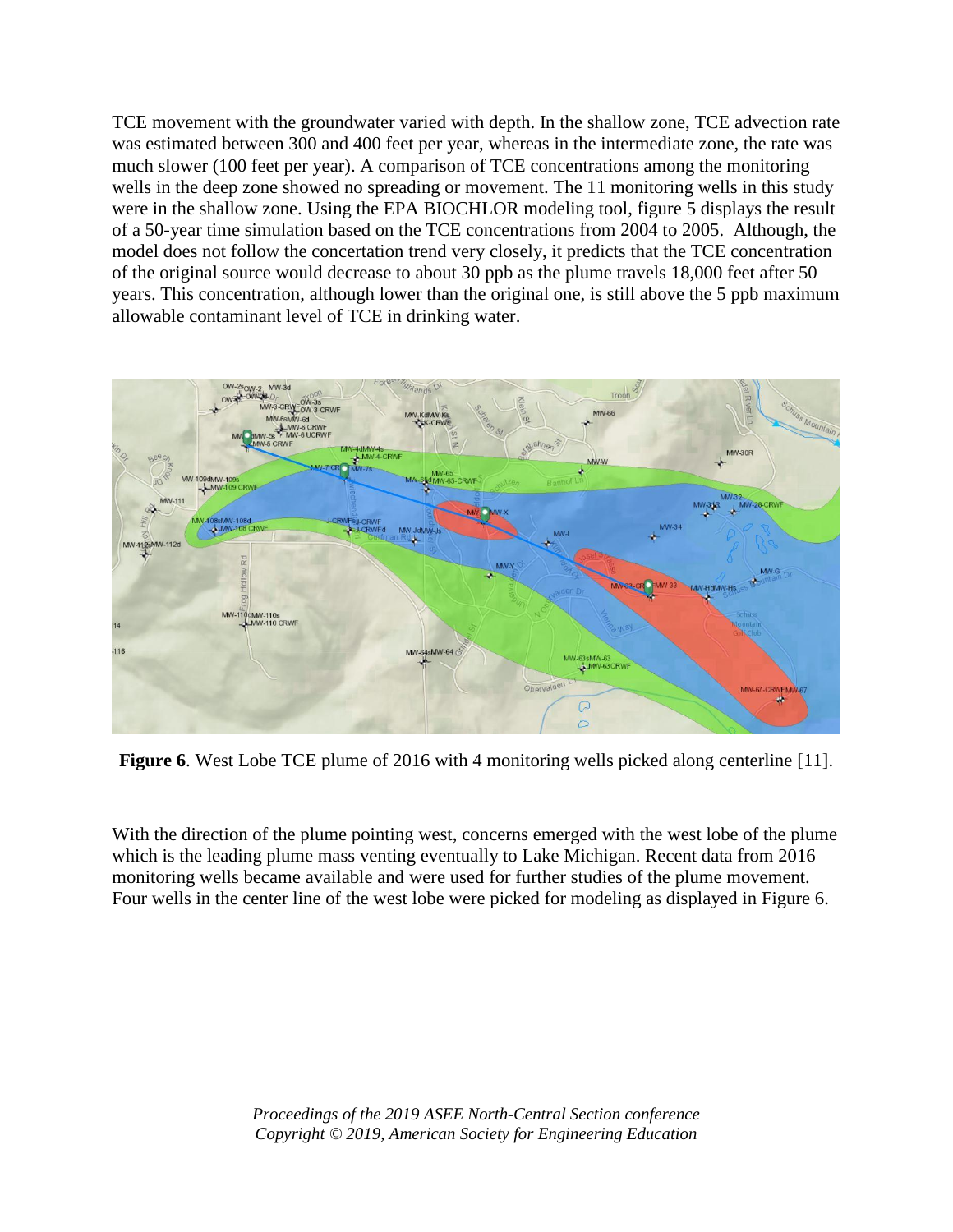

**Figure 7**. West lobe TCE modeling results for a 5-year time simulation based on 2016 data.



**Figure 8**. West lobe TCE modeling results for a 10-year time simulation based on 2016 data.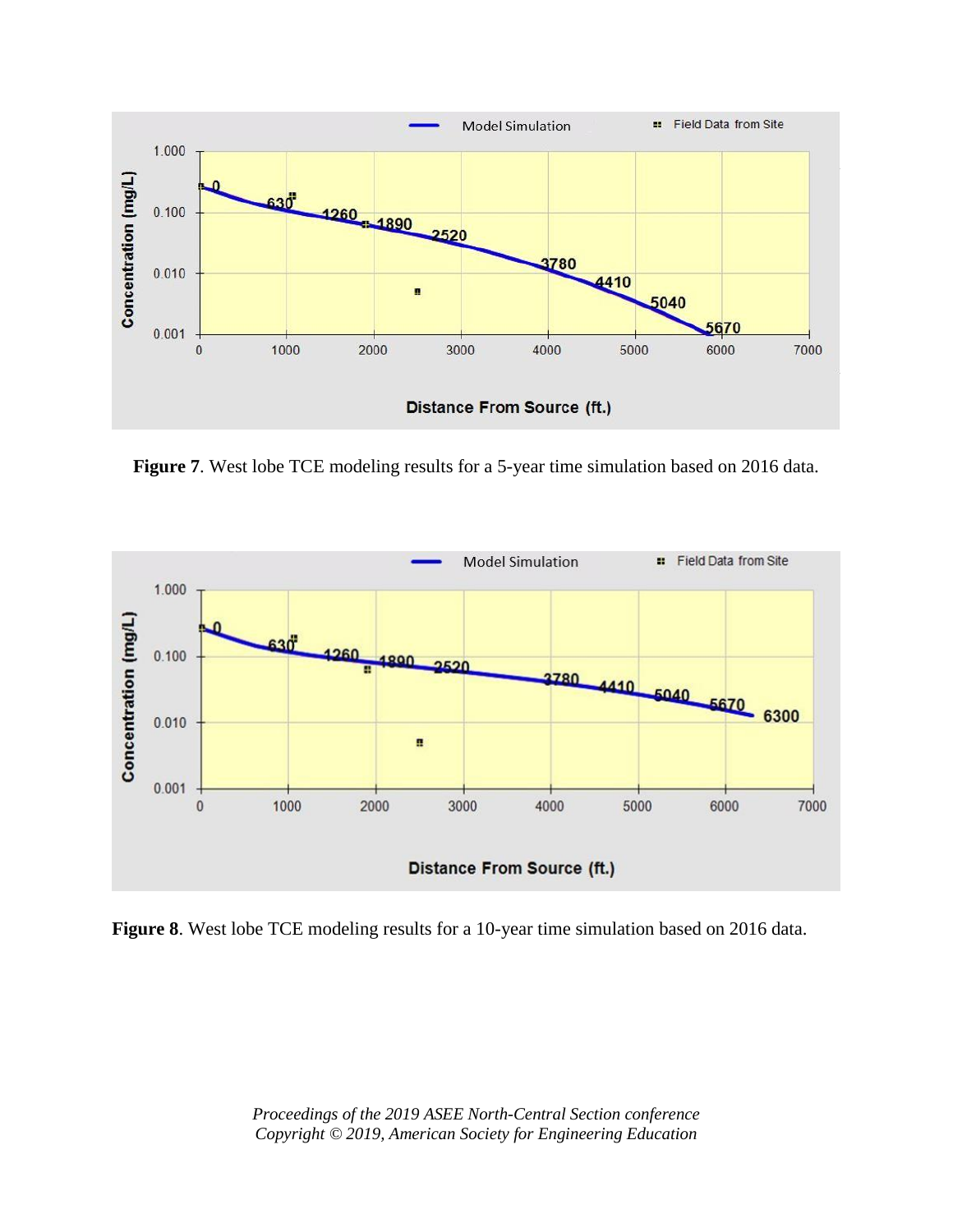

**Figure 9**. West lobe TCE modeling results for a 50-year time simulation based on 2016 data.

Figures 7, 8 and 9 model the TCE concentrations of the west lobe plume for the next 5, 10, and 50 years based on the 2016 data. In 5 years, figure 7 predicts that the center mass of the west lobe plume will be located 1800 feet from it was in 2016, and the concentration will become around 100 ppb. Figures 8 and 9 show that the model is predicting a lower concentration at the center mass of the plume for the 10 and 50-year simulation compared to the current concentrations. Although the concentrations are lower, they are still above the maximum contaminant level as the plume travels closer to Lake Michigan.

#### **Conclusion**

A multi-dimensional transport model was developed to analyze the natural attenuation of TCE. A spatio-temporal analysis of water data was performed and modeled using EPA BIOCHLOR modeling program. Interpretation of the simulation results shows that although the model followed the concentration trend in general, more refinement is needed to accurately predict the plume transport and fate.

Current work in progress includes the interpolation and visualization of the distribution of pollutant concentrations over space and time using space-timing krinking. The new model will be calibrated to field data collected at this site and tested to see if the calibrated model can more closely reproduce the observed distribution of TCE.